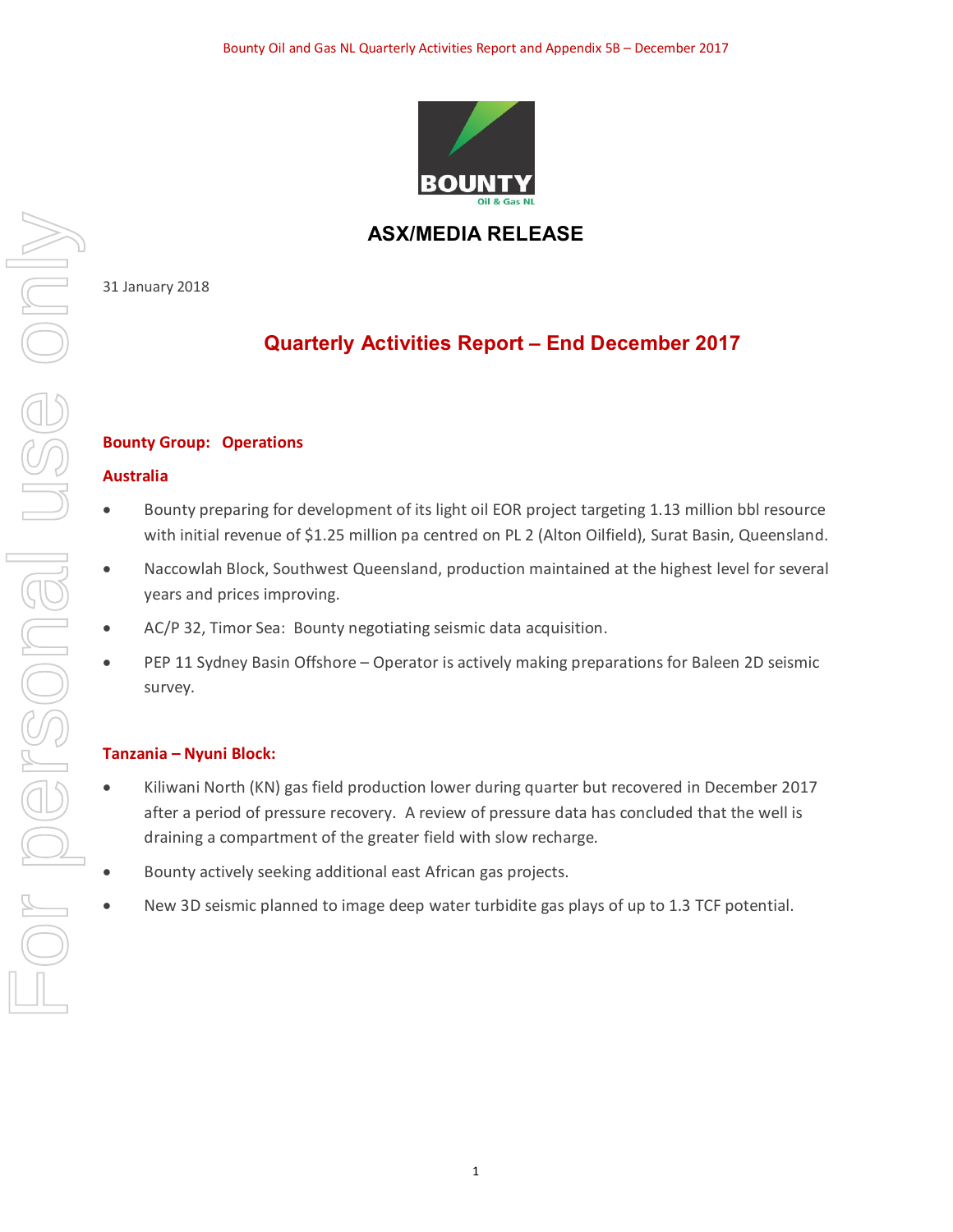#### **Oil Business - Production:**

Bounty produces from two areas – Naccowlah Block in SW Queensland and Kiliwani North Gas Field in Tanzania.

Production was at 89 boepd at quarter end with a decrease from the Kiliwani North Gasfield, daily production from Naccowlah remained steady.

Bounty's unaudited petroleum revenue, production and sales for the quarter ended 31 December 2017 are summarised below.

#### **Revenue:**

| Ο1             | 1 October to 31 December 2017     |         |
|----------------|-----------------------------------|---------|
| Kiliwani North | Bounty Share (10% Interest) - Gas | 54.298  |
| ATP 1189P(2)   | Bounty Share (2% Interest) - Oil  | 336,939 |
|                | Total Revenue (1)                 | 391,237 |

(1) GST exclusive (2) Naccowlah Block

#### **Production:**

| Q1                                           | 1 October to 31 December 2017      | Unit   |
|----------------------------------------------|------------------------------------|--------|
| Kiliwani North                               | Bounty Share (10% Interest) - Mscf | 12,741 |
| Bounty Share (2% Interest) bbls<br>ATP 1189P |                                    | 3,194  |
|                                              | <b>Total Production boe</b>        | 5,390  |

#### **Sales:**

| Ο1             | 1 October to 31 December 2017      | Unit   |
|----------------|------------------------------------|--------|
| Kiliwani North | Bounty Share (10% Interest) - Mscf | 12,741 |
| ATP 1189P      | Bounty Share (2% Interest) bbls    | 3,861  |
|                | <b>Total Sales boe</b>             | 6,057  |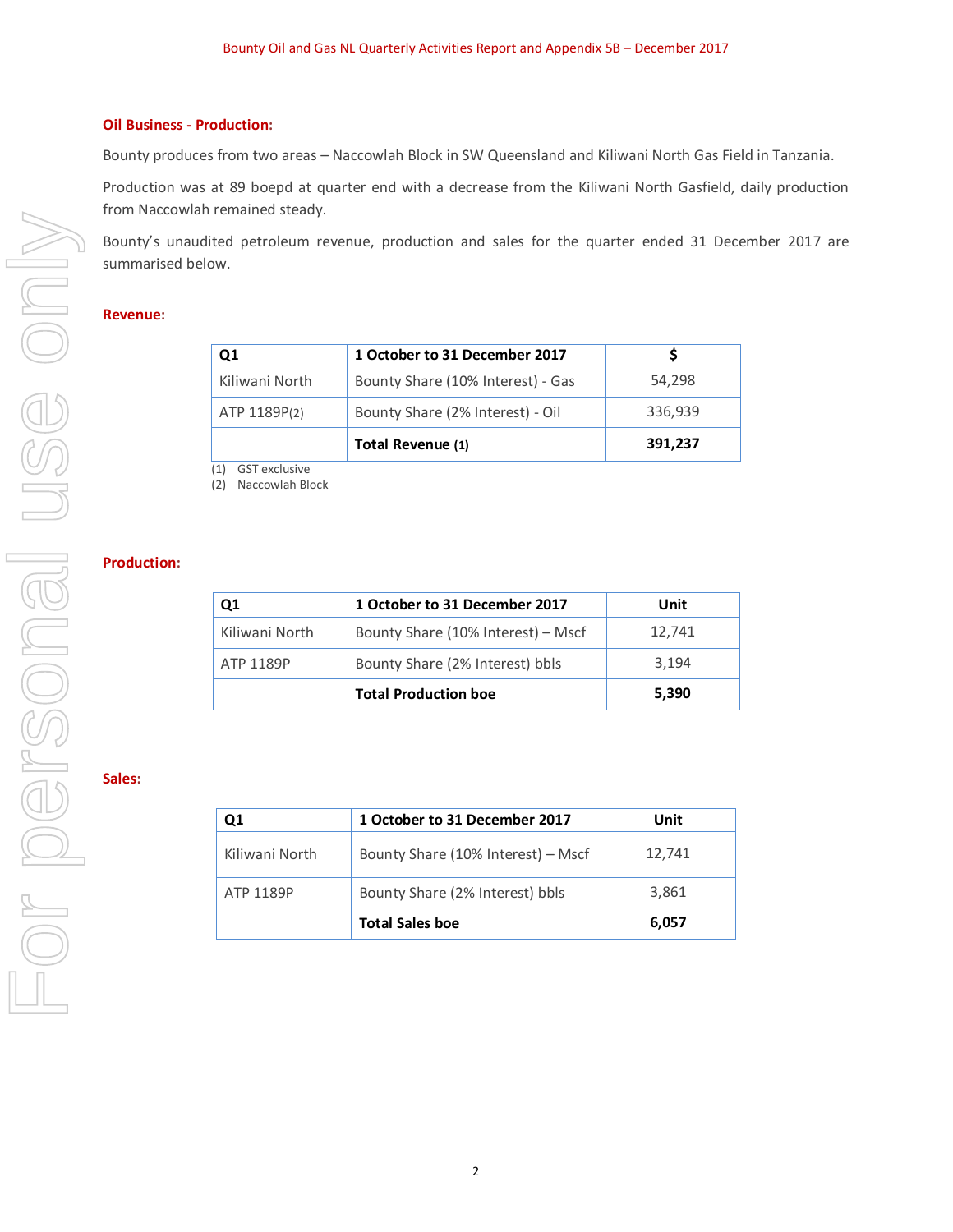#### **Oil Business - Development:**

#### **Southern Surat Basin Onshore Queensland**

**PL 2 and PL 2C Alton Oilfield Bounty - 100%; PL 2A/B Kooroon Joint Venture – Bounty 81.75%; ATP 754P – Bounty 50%.** 

**Location:** 70 km northeast of St. George, SE Queensland.



Bounty's estimates of its oil reserves and resources in the Southern Surat Basin are:-

| Category                                         | bbls                |
|--------------------------------------------------|---------------------|
| Development reserves<br>- Alton Field            | 167,000             |
| Exploration<br>- Mardi Prospect (ATP 754P) - P50 | $210,000 - 400,000$ |
| Delineation<br>- Eluanbrook Prospect Updip       | 186,000 - 200,000   |
| Total                                            | 563,000 - 600,000   |

Bounty's oil resources in the Southern Surat Basin are light oils (high API) derived from Permian coals (Cooper Basin equivalent).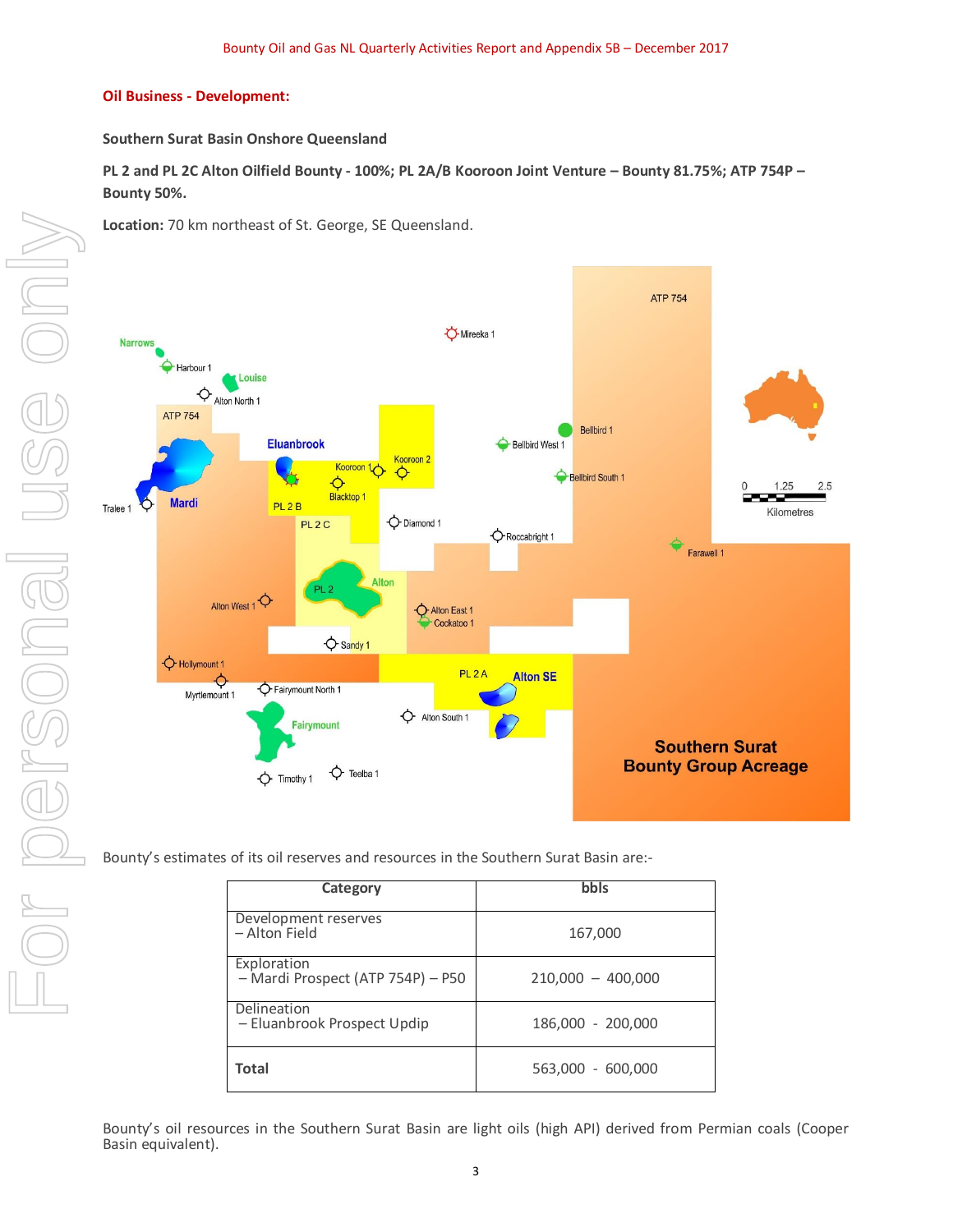#### **Background**

PL 2 (Alton Oil Field) was acquired by Bounty in May 2016.

A summary of the Southern Surat Basin interests is set out above. Alton has to date produced over 2 million barrels from the early Jurassic age Evergreen Formation.

#### **PL 2 2018 Development Operations**

Bounty now owns the elements of a significant oil production project in and around Alton and holds:

- · 100% of the Alton Oilfield and Alton Block.
- Development reserves: 167,000 bbls of recoverable oil in the early Jurassic age Basal Evergreen sand reservoir included with a potential 1.136 million bbls of 2P reserves located in the three sands of the Boxvale/Evergreen members.
- · Production facilities at Alton Oilfield.
- Surrounding exploration acreage where there is considerable potential for further reserve additions with undrilled locations and attic oil in the Evergreen Formation and possibly extensive oil in the Lower Showgrounds Formation which has been proven as a high productivity sand in the area.

PL 2 Alton has very significant potential upside from four undrilled locations. Alton is 440 km west of Brisbane and oil will be transported and sold into the Brisbane Refinery.

#### **Activities during the Quarter and Next Quarter**

Bounty commenced preparation for work over of 2-3 wells and plans to commence production at Alton in the next 3 months while it generates a full field development plan including an up-dip appraisal well at Eluanbrook in the northwest section of PL2. An independent environmental audit gave the field a "clean bill of health" and Bounty is progressing compliance documentation pending the workovers and production.

Initial gross revenue of \$1,250,000 p.a. from 45 bopd from the Evergreen Formation is anticipated followed by development with potential recoverable oil of 167,000 bbls.

#### **Surat Delineation/Exploration**

#### **2018 Activities and Further Programmes**

#### **PL 2 and ATP 754P**

To date Bounty has identified two oil prospects – Mardi (ATP 754P) and Eluanbrook Up dip (PL 2B) in the oil fairway which have potential recoverable resources of between 200,000 and 400,000 barrels and upside of over 2 MMbo.

First focus will be on the Eluanbrook Updip prospect which Bounty considers could have 186,000 - 200,000 barrels of recoverable oil from 625,000 bbls of P50 of oil in place, up dip from a proven Showgrounds Formation reservoir containing oil and gas.

In ATP754P the Mardi Prospect in the Evergreen Formation lies up dip of the Showgrounds and Permian pinchouts and is directly connected to the Permian source rocks by faults. Bounty estimates that the culmination at Mardi could contain 210,000 bbls of recoverable oil at the P50 confidence level within a much larger closure which could contain as much as 2 million barrels of recoverable oil. In addition there are several prospects at Alton Southeast identified by seismic surveys.

During the quarter Bounty finalised a heads of agreement (HOA) with Armour Energy (Surat Basin) Pty Limited; Bounty's partners in ATP 754P to advance several projects within ATP 754P and to obtain DNRM approval of a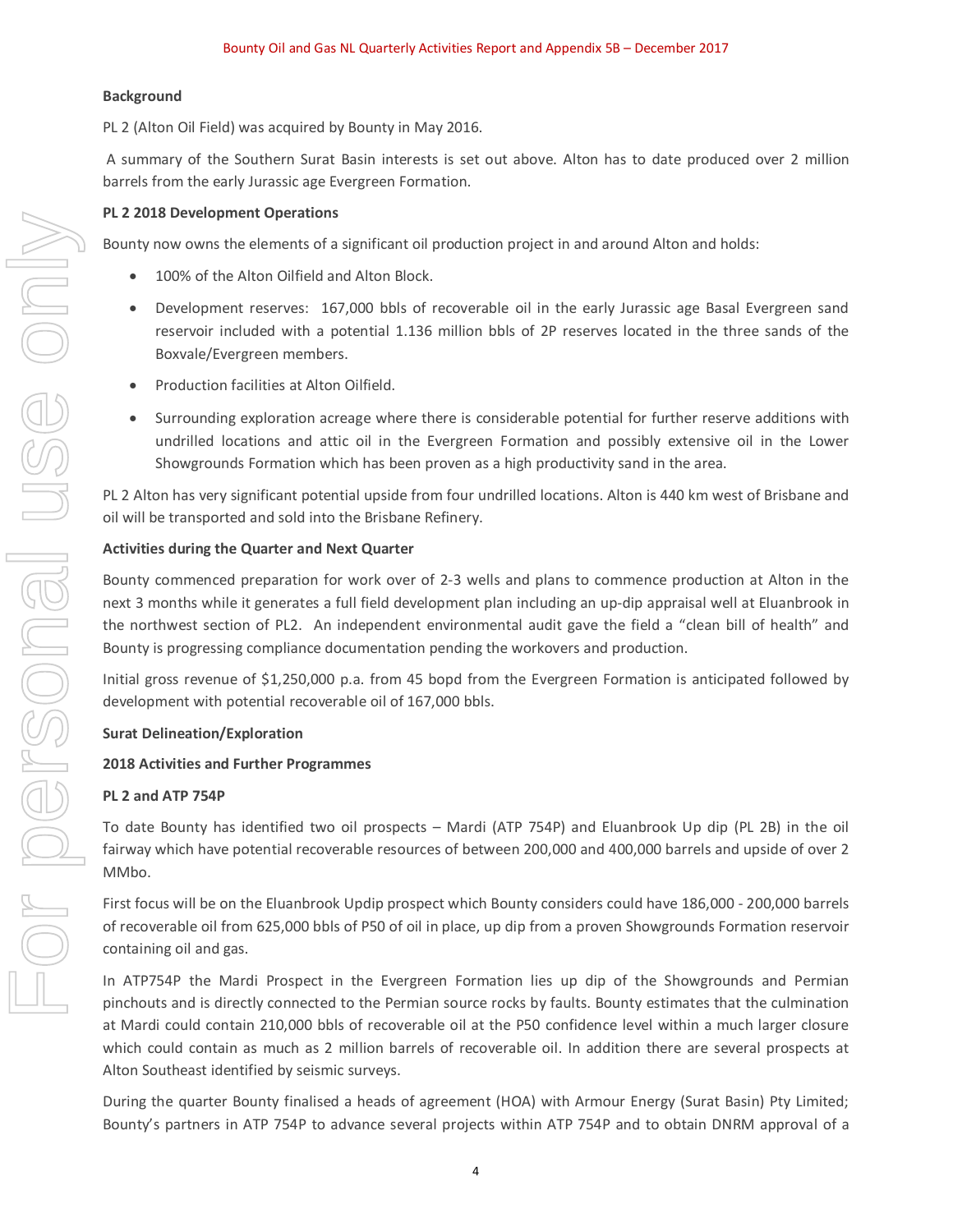Later Work Program (LWP). The LWP will be approved in the next period. Under the HOA Armour will fund 2D/3D seismic if required to further image the Mardi Prospect and have an option to drill an exploration well.

#### **Summary**

Having now secured control and operatorship over PL 2 and holding a material interest in ATP 754P Bounty sees potential for projects in the Southern Surat area to deliver 200 - 300 bopd once the work overs and drilling operations outlined above have been completed.

#### **SW Queensland**

#### **ATP 1189P Naccowlah Block and Associated PL's - Bounty 2%**

**Location:** Surrounding Jackson, Naccowlah and Watson Oilfields

Oil production continued during the quarter, active optimisation operations have maintained production constant quarter to quarter at approximately 35 bopd net to Bounty.



## **Background**

The Naccowlah Block comprises 2,544 km2 approximately 40% of which is covered by ATP 1189 (N) and the remainder in 22 petroleum production leases (PL's) covering producing fields.

#### **Activities during the Quarter**

Production optimisation is ongoing; planning for applications for Potential Commercial Areas covering parts of ATP 1189 is also underway as is planning for more Near Field Appraisal and Exploration wells in 2018.

## **Significant Activities Next Quarter**

Irtalie East 6 should be bought online within this quarter.

#### **Exploration:**

**Nappamerri Trough Eromanga Basin, NE South Australia – Bounty 23.28% in section above the Permian**

**Location:** 50 Km northeast of Moomba, South Australia.

## **Background Land Position**

The former PEL 218 has been replaced with 17 Petroleum Retention Licences (PRL) covering the deep basin gas. Bounty has a JV interest of 23.28% in the post Permian section in each PRL; and now has very secure title to a major gas exploration Block in the Cooper Basin.

There was no material joint venture activity in the quarter.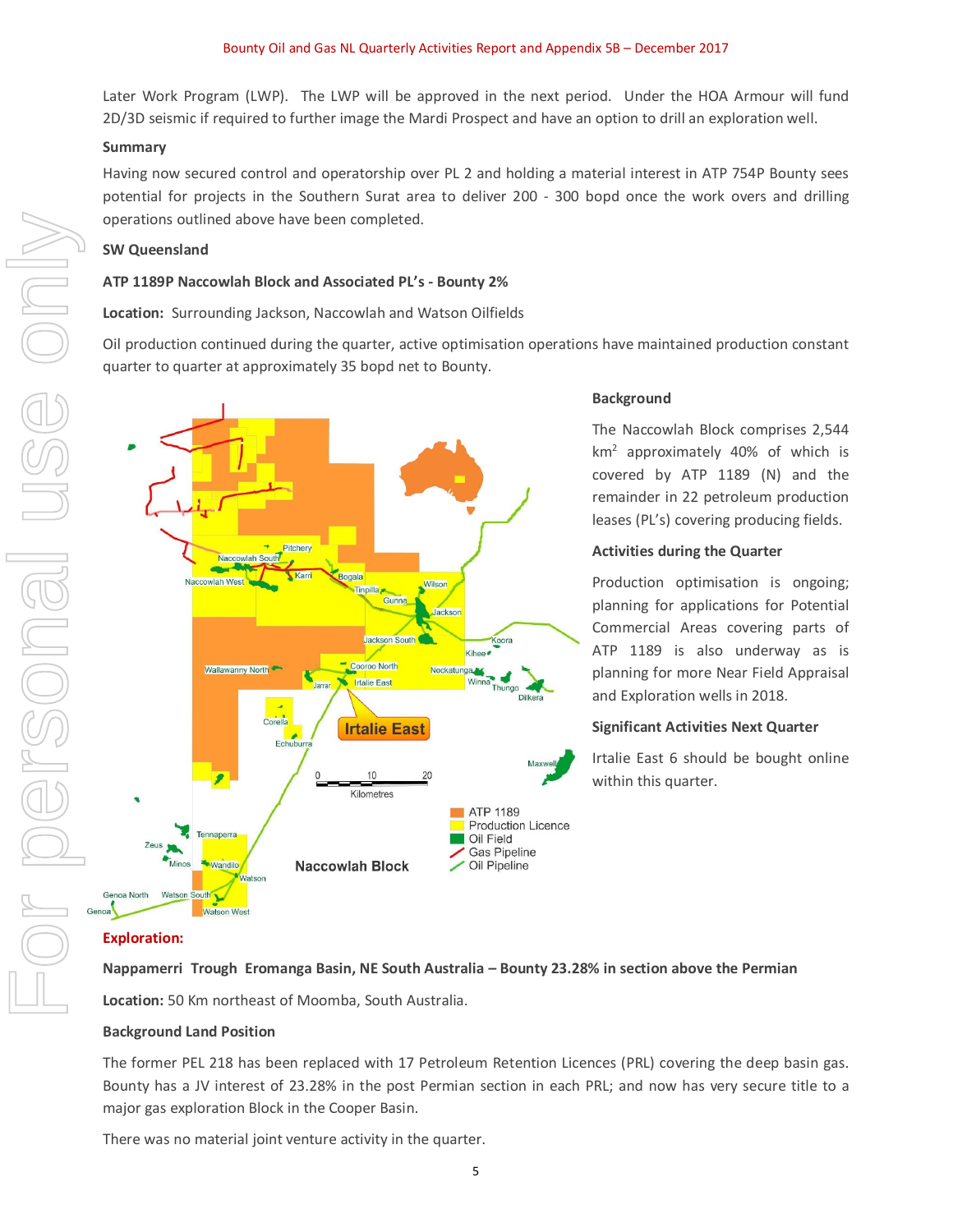

## **Rough Range Project Onshore Carnarvon Basin – WA**

**EP 359, EP 435 and L 16 – Bounty 90%**

**Location:** Exmouth Gulf – WA

#### **Background**

Rough Range 1 was the first oilfield ever discovered in Australia, this was followed up by two other discoveries: Roberts Hill 1 and Parrott Hill 1. Rough Range is the only pool to have been produced.

#### **Activities during the Quarter and next Quarter**

Bounty has a controlling interest in all these permits and is seeking work program variations as seismic data does not sufficiently image the principal structures in the region due to poor surface statics.

Seismic re-processing is planned for 2018.

#### **High Impact Oil Growth Projects:**

**AC/P 32 – Offshore Vulcan Sub-basin, Ashmore and Cartier Territory - Bounty 100%**

**Location:** Offshore 500 Km northwest of Darwin, NT.

## **Background**

This 336 km<sup>2</sup> permit is located within the oil prolific Vulcan Sub-basin and is surrounded by oil and gas fields. Bounty has identified stratigraphic prospects and leads which have the potential to contain very significant oil resources.

Interpretation and evaluation of the reprocessed seismic and inversion has defined the Azalea Prospect with a potential 500 million barrels of oil in place of which over 100 million barrels would be recoverable.

In addition to Azalea; Bounty has established other new structural stratigraphic leads with potential in the 10 – 40-million-barrel recoverable range.

#### **Activities during the Quarter**

Bounty obtained an extension to the licence term from NOPTA in July 2017 to enable more definitive studies of the potential fluid content of the Azalea Prospect and was negotiating to acquire the long offset modern 3D seismic data recently acquired by Polarcus over the area.

#### **Activities next Quarter**

Ongoing discussions with potential farm in partners and acquire 3D data licence.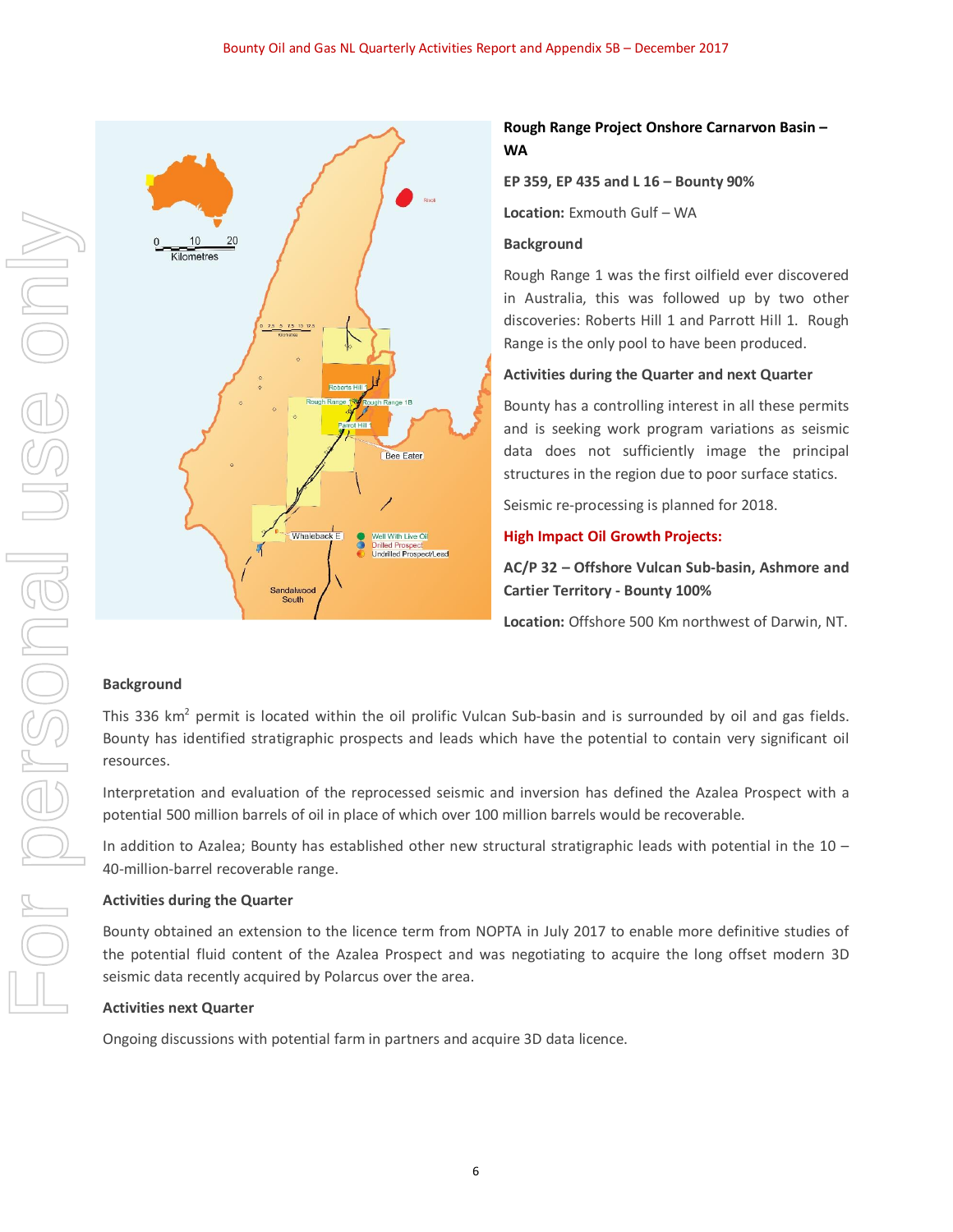#### **Gas/Condensate Business (incl. associated Oil development)**

#### **Production:**



#### **Kiliwani North Development Licence Offshore Tanzania: Bounty 9.5%**

**Location:** 30 Km offshore from Rufiji Delta Tanzania

#### **Activities during the Quarter**

The operator Aminex PLC reported that total gross production by the joint venture in 2017 was approximately 3600 MMcf (3.6 BCF) and Bounty's share of production was 0.342 BCF or 342 MMcf. To date the well has produced around 6 BCF from a pool which could contain as much as 40 BCF.

Gas production from the Kiliwani North-1 well declined significantly during the quarter with November 2017 production at approx. 1 MMcfg/d.

The well produced 95 MMcf of gas during the month of December 2017, without intervention and due to natural pressure recharge, with flow at rates up to 9 MMcf/d. Analysis of pressure and production history now suggests that the reservoir is compartmentalised by faults and that, consequently, recharge of the part of the pool being drained by Killiwani North 1 is slow.

In order to maximise recovery from Kiliwani North-1, the operator and TPDC are working together on the installation of compression facilities.

During the quarter the operator was reprocessing existing joint venture seismic data over the Kiliwani North block and the adjoining Nyuni Area acreage close to the Songo Songo Island gas processing plant with the aim of identifying potential new drilling targets which could be brought on stream relatively quickly to supplement gas production from the existing Kiliwani North-1 well.

This work is expected to lead to much clearer resolution of fault surfaces offering the possibility of drilling additional wells to address unrecovered resources.

#### **Activities Next Quarter**

Install compression and complete the new seismic interpretation based on modern reprocessed data.

**Downlands PL 119 (441); PPL 58 (Bounty 100%) and ATP 1190 (Spring Grove) Bounty 24.748%** 

#### **Surat Basin, Queensland –**

**Location:** 2km north of the town of Surat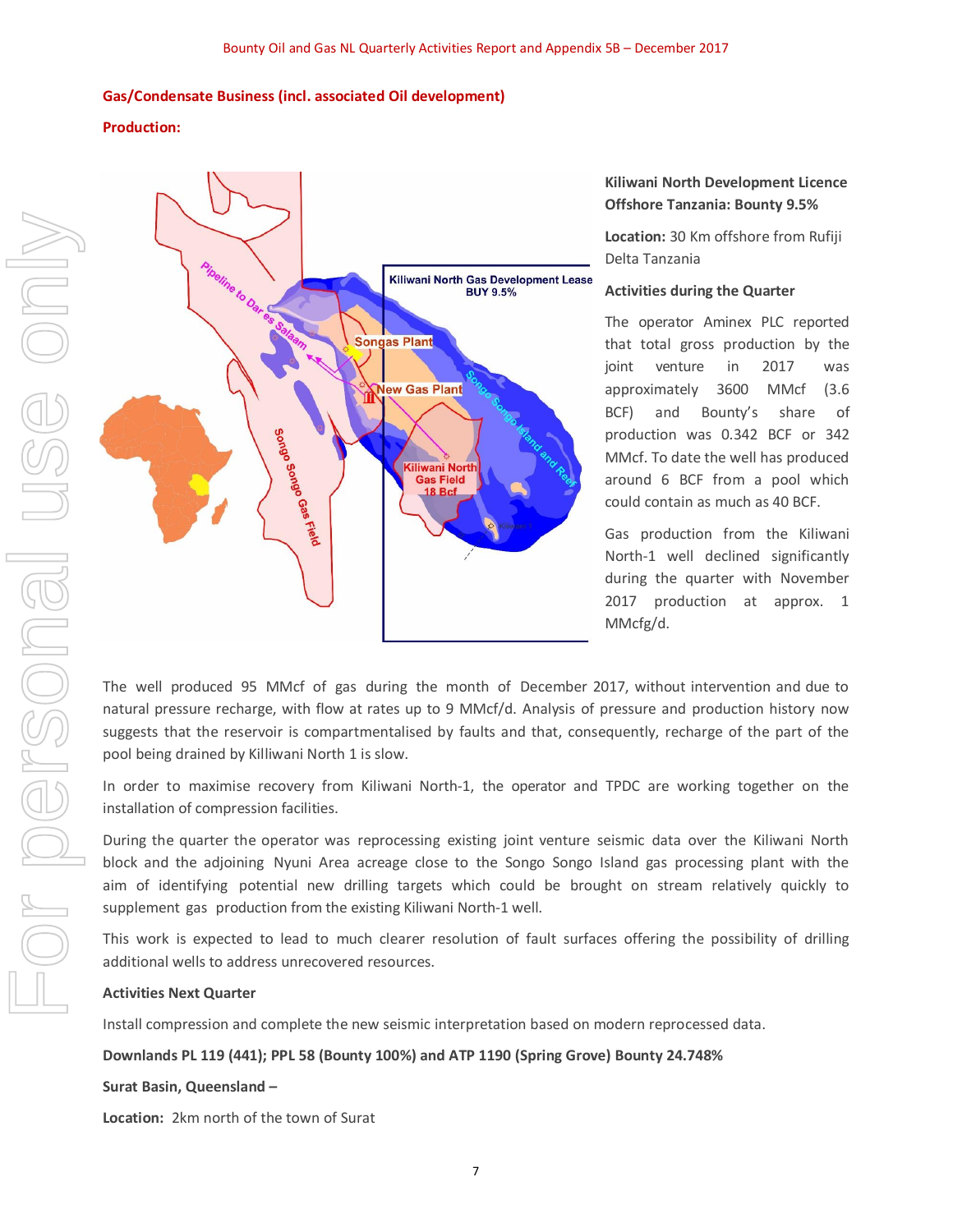#### **Activities during the Quarter**

PL 119: During the quarter Bounty continued to progress re-commencement of gas production while advancing native title clearances.

ATP 1190 (Spring Grove): The joint venture has lodged a Potential Commercial Area application over the Spring Grove oil discovery.

#### **Gas Growth Projects:**

#### **Nyuni Block – Offshore Mandawa Basin Tanzania – PSA: Bounty 10%;**

**Location:** 30 Km offshore from Rufiji Delta Tanzania

#### **Background**

Currently the operator, Aminex PLC, is negotiating a work program variation with TPDC to enable the acquisition of deep water 3D seismic in the outboard sector of the PSA area and the deferral of the two exploration well drilling commitment.

Once the variation to the work commitment licence has been granted, a re-tender process is planned to select a 3D seismic contractor capable of acquiring high resolution 3D seismic over the key Pande West lead in 2018 and to identify other potential prospects in the deep water with a view to bringing them to drill-ready status.

Bounty has also commenced steps to acquire additional gas interests in Tanzania.

#### **PEP 11 - Offshore Sydney Basin, New South Wales – Bounty 15%**

#### **2018 Exploration**

During the quarter the operator progressed its plans for a 2D seismic survey in PEP 11, as a work commitment for the petroleum title. The Environmental Plan ("EP") was modified and re-submitted to the offshore regulator; the National Offshore Petroleum Safety and Environmental Management Authority (NOPSEMA).

An application for suspension and extension of the permit term was pending approval from NOPTA to maintain the title in good standing.

Subsequent commitments in PEP 11 include 3D seismic acquisition and an exploration well. Potential discovery of commercial quantities of natural gas in PEP 11 provides an exciting future for the PEP 11 Joint Venture including Bounty considering the gas market demands emerging for the east coast of Australia.

The Looming gas shortage NSW has provided increased interest in the offshore potential of PEP 11.

#### **Corporate**

#### **Current Assets – 31 December 2017**

At the end of the quarter cash, receivables and held for sale investments were around \$ 2.4 million. This sum includes \$600,000 (USD \$470,000) of receivables from Tanzania gas sales.

Appendix 5B is attached.

Bounty's schedule of permits: See table on Bounty's website: www.bountyoil.com

For further information, please contact:

Philip F Kelso Chief Executive Officer Tel:+612 9299 7200 Email: corporate@bountyoil.com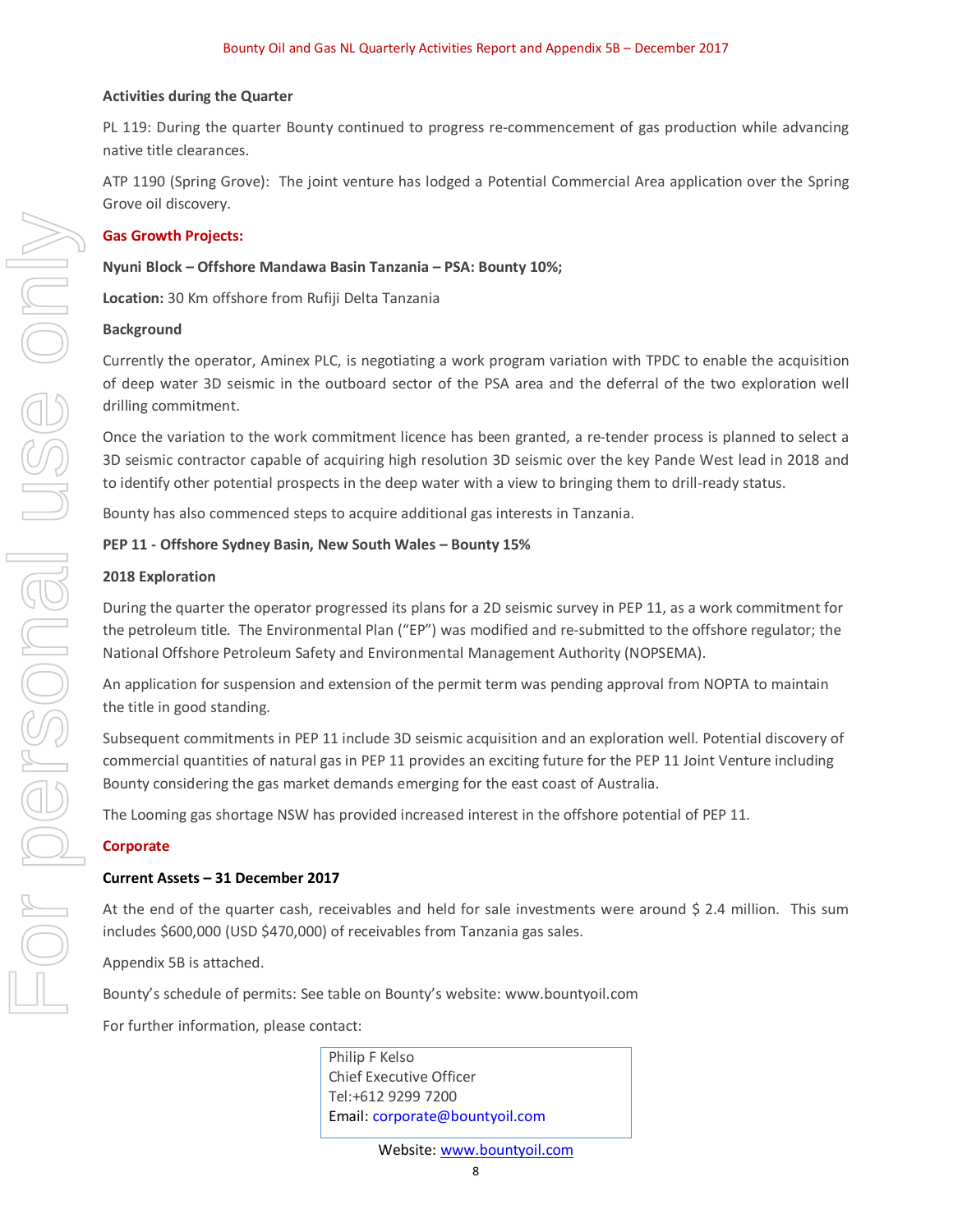#### ABBREVIATIONS

| ATP:                        | Authority to Prospect for petroleum                                                           |
|-----------------------------|-----------------------------------------------------------------------------------------------|
| BCF:                        | Billion cubic feet (of natural gas)                                                           |
| BBLS:                       | Barrels of oil                                                                                |
| Bopd; boepd                 | barrels of oil per day; barrels of oil equivalent per day                                     |
| <b>DST</b>                  | Drillstem test with a drill rig to test if hydrocarbons flow to the surface from a reservoir. |
| <b>EOR</b>                  | Enhanced oil recovery                                                                         |
| JOA                         | Joint operating agreement                                                                     |
| JV                          | joint venture                                                                                 |
| MDRT                        | Measured Depth below drilling rig Rotary Table                                                |
| MMbbls:                     | Million barrels of oil.                                                                       |
| MMBOE:                      | Million barrels of oil equivalent.                                                            |
| MMcf/d                      | Millions of cubic feet per day of natural gas                                                 |
| Mscf                        | Thousand standard cubic feet of gas                                                           |
| <b>NOPTA</b>                | National Offshore Petroleum Titles Authority                                                  |
| PL:                         | Petroleum production lease                                                                    |
| $P_{mean}$                  | The average (mean) probability of occurrence                                                  |
| P90                         | 90% probability of occurrence                                                                 |
| P10                         | 10% probability of occurrence                                                                 |
| PSA:                        | Production Sharing Agreement                                                                  |
| TCF:                        | Trillion cubic feet (of natural gas)                                                          |
| <b>TPDC</b>                 | Tanzania Petroleum Development Corporation                                                    |
| <b>Contingent Resources</b> | Discovered resources, not yet fully commercial                                                |
| Prospective Resources       | Undiscovered resources                                                                        |
|                             |                                                                                               |

#### INFORMATION REQUIRED UNDER CHAPTER 5 OF ASX LISTING RULES

Estimates of oil volumes presented in this announcement are:

- Reported at the date of this release
- Determined as an estimate of recoverable resources in place unadjusted for risk
- Best Estimate Prospective Resources unless specified as 2C in which case they are Proved and Probable Contingent Resources
- · Estimated using probabilistic methods unless indicated with an "\*" in which case they are deterministic
- · If specified as" boe" then they are converted from gas to oil equivalent at the rate of 182 bbls ≡ 1 million standard cu ft of gas
- · Reported at 100% project equity unless specifically stated as net to Bounty

The estimated quantities of petroleum that may potentially be recovered by the application of a future development project relate to undiscovered accumulations. These estimates have both an associated risk of discovery and a risk of development. Further exploration, appraisal and evaluation is required to determine the existence of a significant quantity of potentially moveable hydrocarbons.

#### QUALIFIED PERSON'S STATEMENT

- 1. The petroleum Reserve and Resources estimates used in this report and;
- 2. The information in this report that relates to or refers to petroleum or hydrocarbon production, development and exploration;
- 3. Is based on information and reports prepared by, reviewed and/or compiled by the CEO of Bounty, Mr Philip F Kelso. Mr Kelso is a Bachelor of Science (Geology) and has practised geology and petroleum geology for in excess of 35 years. He is a member of the Petroleum Exploration Society of Australia and a Member of the Australasian Institute of Mining and Metallurgy.
- 4. Mr Kelso is a qualified person as defined in the ASX Listing Rules: Chapter 19 and consents to the reporting of that information in the form and context in which it appears.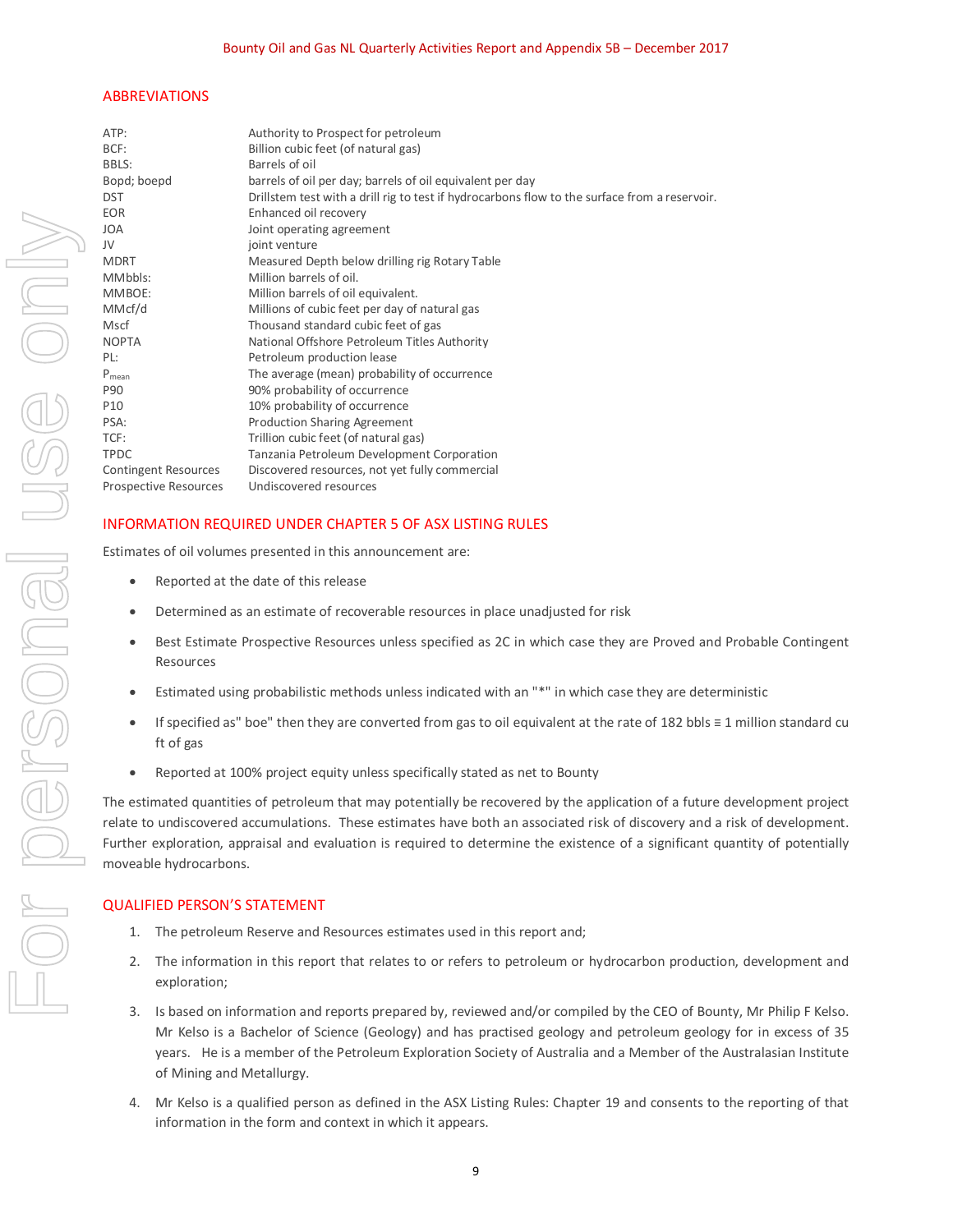*+Rule 5.5* 

# **Appendix 5B**

# **Mining exploration entity and oil and gas exploration entity quarterly report**

Introduced 01/07/96 Origin Appendix 8 Amended 01/07/97, 01/07/98, 30/09/01, 01/06/10, 17/12/10, 01/05/13, 01/09/16

## **Name of entity**

BOUNTY OIL & GAS NL

## **ABN Quarter ended ("current quarter") 82 090 625 353 31 December 2017**

|  | <b>31 December 2017</b> |  |
|--|-------------------------|--|

| <b>Consolidated statement of cash flows</b> |                                                   | <b>Current quarter</b><br>\$A'000 | Year to date<br>(6 months)<br>\$A'000 |
|---------------------------------------------|---------------------------------------------------|-----------------------------------|---------------------------------------|
| 1.                                          | Cash flows from operating activities              |                                   |                                       |
| 1.1                                         | Receipts from customers                           | 127                               | 677                                   |
| 1.2                                         | Payments for                                      |                                   |                                       |
|                                             | exploration & evaluation<br>(a)                   | (10)                              | (38)                                  |
|                                             | development<br>(b)                                | (15)                              | (79)                                  |
|                                             | production<br>(c)                                 | (20)                              | (53)                                  |
|                                             | staff costs<br>(d)                                | (171)                             | (376)                                 |
|                                             | (e) administration and corporate costs            | (100)                             | (164)                                 |
| 1.3                                         | Dividends received (see note 3)                   |                                   |                                       |
| 1.4                                         | Interest received                                 |                                   | 1                                     |
| 1.5                                         | Interest and other costs of finance paid          |                                   |                                       |
| 1.6                                         | Income taxes paid                                 |                                   |                                       |
| 1.7                                         | Research and development refunds                  |                                   |                                       |
| 1.8                                         | Other - GST received/(paid)                       | (10)                              | (26)                                  |
| 1.9                                         | Net cash from / (used in) operating<br>activities | (199)                             | (58)                                  |

|     | Cash flows from investing activities |      |    |
|-----|--------------------------------------|------|----|
| 2.1 | Payments to acquire:                 |      |    |
|     | (a) property, plant and equipment    |      |    |
|     | tenements (see item 10)<br>(b)       |      |    |
|     | investments<br>(C)                   | (11) | 11 |
|     | other non-current assets<br>d)       |      |    |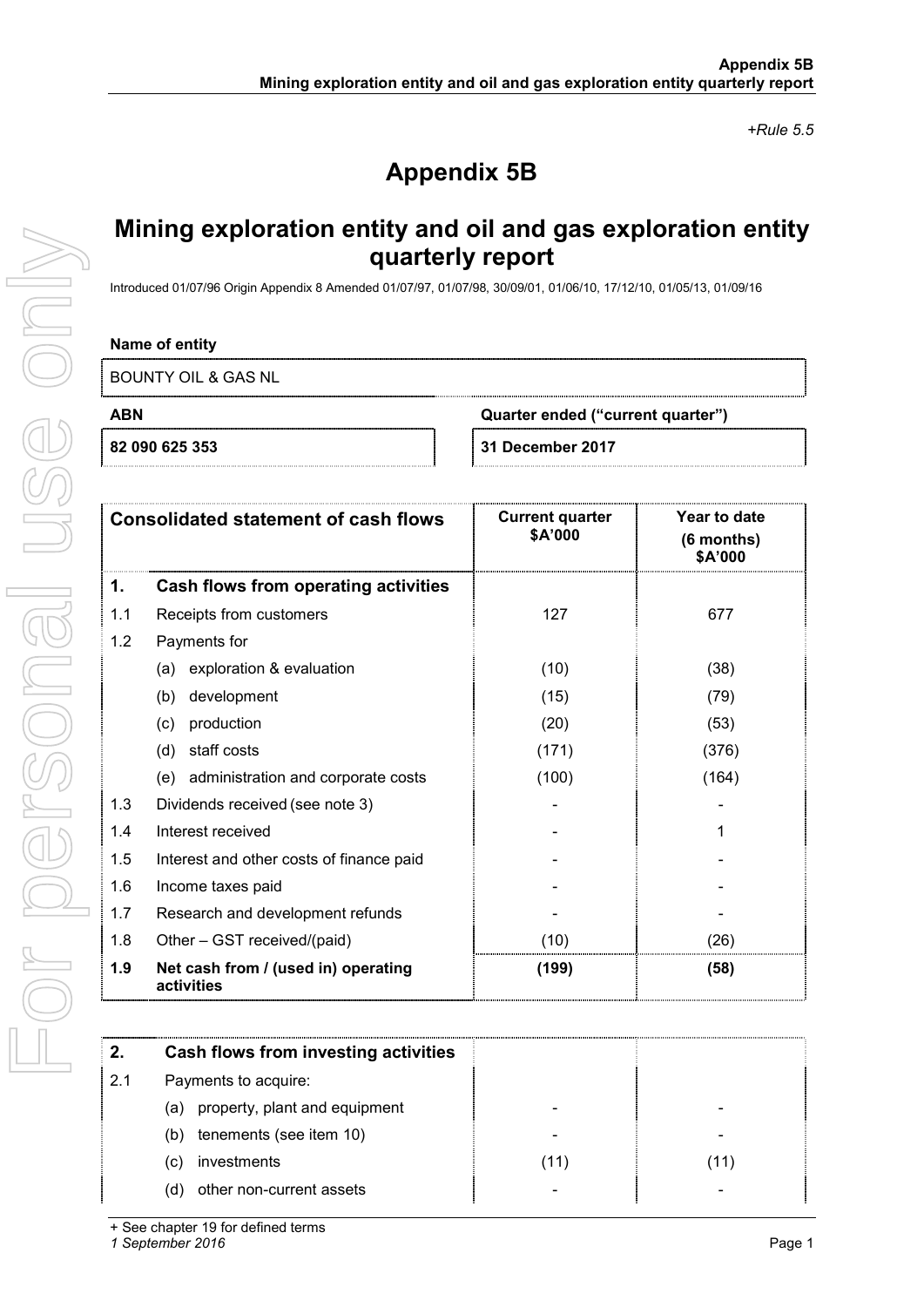|               | <b>Consolidated statement of cash flows</b>       | <b>Current quarter</b><br><b>\$A'000</b> | Year to date<br>$(6$ months)<br>\$A'000 |
|---------------|---------------------------------------------------|------------------------------------------|-----------------------------------------|
| $2.2^{\circ}$ | Proceeds from the disposal of:                    |                                          |                                         |
|               | (a) property, plant and equipment                 |                                          |                                         |
|               | tenements (see item 10)<br>(b)                    |                                          |                                         |
|               | investments<br>(C)                                |                                          |                                         |
|               | other non-current assets<br>(d)                   |                                          |                                         |
| 2.3           | Cash flows from loans to other entities           | (54)                                     | (117)                                   |
| 2.4           | Dividends received (see note 3)                   |                                          |                                         |
| 2.5           | Other (provide details if material)               |                                          |                                         |
| 2.6           | Net cash from / (used in) investing<br>activities | (65)                                     | (128)                                   |

| 3.   | Cash flows from financing activities                                           |  |
|------|--------------------------------------------------------------------------------|--|
| 3.1  | Proceeds from issues of shares                                                 |  |
| 3.2  | Proceeds from issue of convertible notes                                       |  |
| 3.3  | Proceeds from exercise of share options                                        |  |
| 3.4  | Transaction costs related to issues of<br>shares, convertible notes or options |  |
| 3.5  | Proceeds from borrowings                                                       |  |
| 3.6  | Repayment of borrowings                                                        |  |
| 3.7  | Transaction costs related to loans and<br>borrowings                           |  |
| 3.8  | Dividends paid                                                                 |  |
| 3.9  | Other (provide details if material)                                            |  |
| 3.10 | Net cash from / (used in) financing<br>activities                              |  |

| 4.  | Net increase / (decrease) in cash and<br>cash equivalents for the period |       |       |
|-----|--------------------------------------------------------------------------|-------|-------|
| 4.1 | Cash and cash equivalents at beginning of<br>period                      | 1.089 | 1.024 |
| 4.2 | Net cash from / (used in) operating<br>activities (item 1.9 above)       | (199) | (58)  |
| 4.3 | Net cash from / (used in) investing activities<br>item 2.6 above)        | (65)  | (128) |
| 4.4 | Net cash from / (used in) financing activities<br>(item 3.10 above)      |       |       |
| 4.5 | Effect of movement in exchange rates on<br>cash held                     | 8     | (5)   |
| 4.6 | Cash and cash equivalents at end of<br>period                            | 833   | 833   |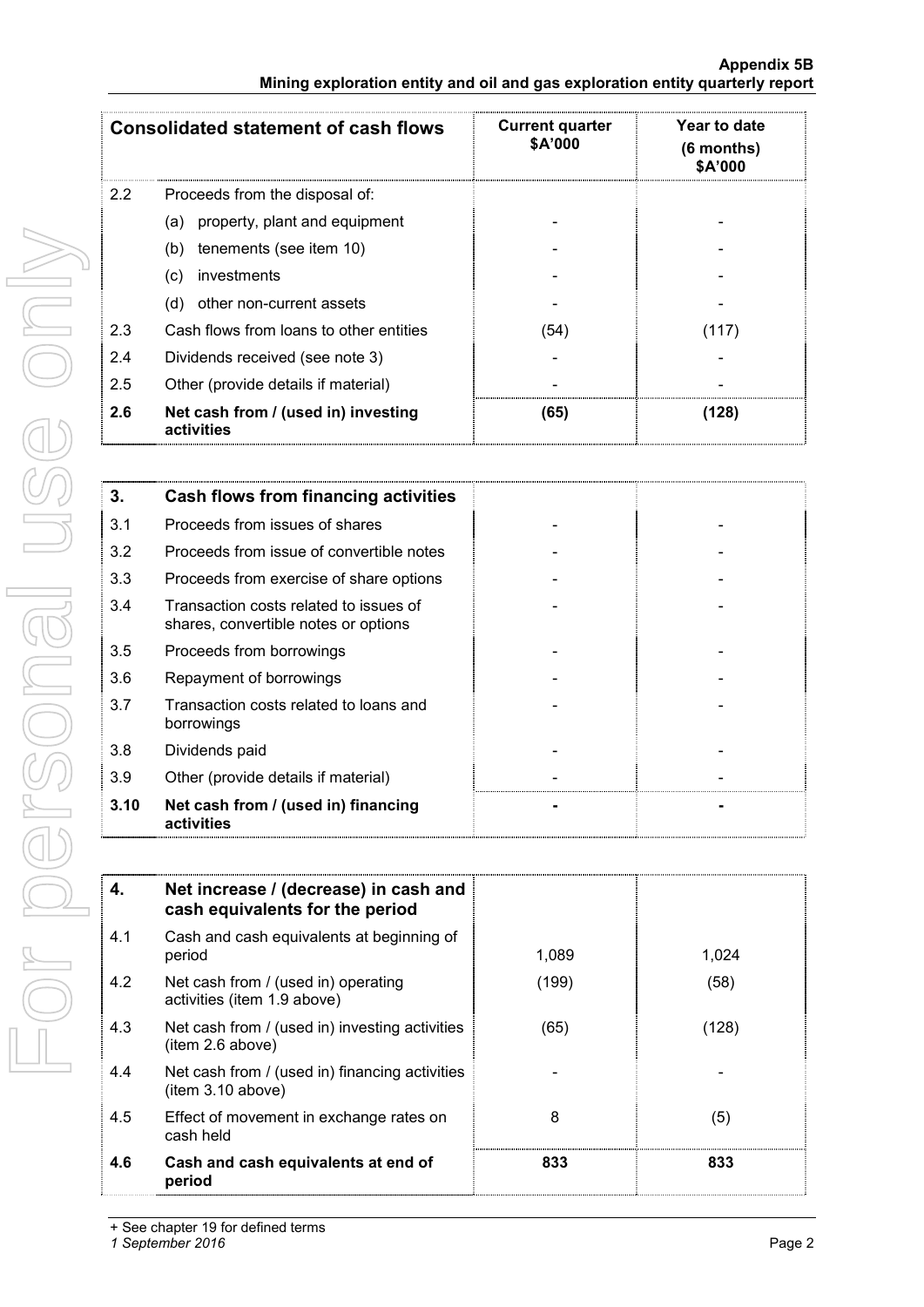| 5.  | Reconciliation of cash and cash<br>equivalents<br>at the end of the quarter (as shown in the<br>consolidated statement of cash flows) to the<br>related items in the accounts | <b>Current quarter</b><br>\$A'000 | <b>Previous quarter</b><br>\$A'000 |
|-----|-------------------------------------------------------------------------------------------------------------------------------------------------------------------------------|-----------------------------------|------------------------------------|
| 5.1 | <b>Bank balances</b>                                                                                                                                                          | 705                               | 961                                |
| 5.2 | Call deposits                                                                                                                                                                 | 128                               | 128                                |
| 5.3 | <b>Bank overdrafts</b>                                                                                                                                                        |                                   |                                    |
| 5.4 | Other (provide details)                                                                                                                                                       |                                   |                                    |
| 5.5 | Cash and cash equivalents at end of<br>quarter (should equal item 4.6 above)                                                                                                  | 833                               | 1.089                              |

| 6.                                                                                                              | Payments to directors of the entity and their associates                                                    | <b>Current quarter</b><br><b>\$A'000</b> |  |  |
|-----------------------------------------------------------------------------------------------------------------|-------------------------------------------------------------------------------------------------------------|------------------------------------------|--|--|
| 6.1                                                                                                             | Aggregate amount of payments to these parties included in item 1.2                                          | (127                                     |  |  |
| 6.2                                                                                                             | Aggregate amount of cash flow from loans to these parties included<br>in item $2.3$                         |                                          |  |  |
| 6.3                                                                                                             | Include below any explanation necessary to understand the transactions included in<br>items $6.1$ and $6.2$ |                                          |  |  |
| Directors' fees and other fringe benefits are paid to related entities in accordance with service<br>contracts. |                                                                                                             |                                          |  |  |

| 7.                             | Payments to related entities of the entity and their<br>associates                                          | <b>Current quarter</b><br><b>\$A'000</b> |  |
|--------------------------------|-------------------------------------------------------------------------------------------------------------|------------------------------------------|--|
| 7.1                            | Aggregate amount of payments to these parties included in item 1.2                                          |                                          |  |
| 7.2                            | Aggregate amount of cash flow from loans to these parties included<br>in item $2.3$                         | (54)                                     |  |
| 7.3                            | Include below any explanation necessary to understand the transactions included in<br>items $7.1$ and $7.2$ |                                          |  |
| Joint venture operations only. |                                                                                                             |                                          |  |
|                                |                                                                                                             |                                          |  |
|                                |                                                                                                             |                                          |  |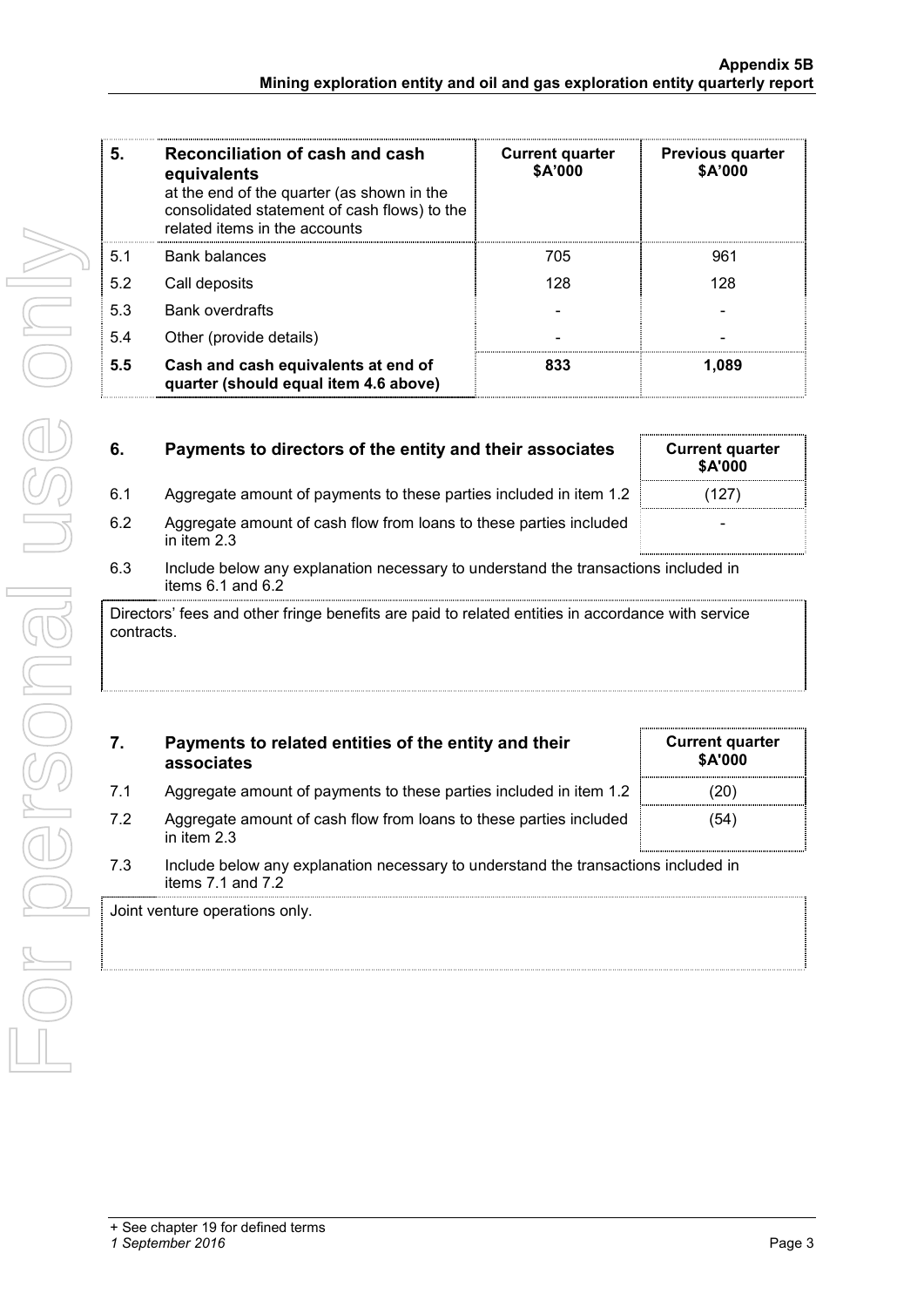|     | <b>Financing facilities available</b><br>Add notes as necessary for an<br>understanding of the position                | <b>Total facility amount</b><br>at quarter end<br>\$A'000 | Amount drawn at<br>quarter end<br>\$A'000 |
|-----|------------------------------------------------------------------------------------------------------------------------|-----------------------------------------------------------|-------------------------------------------|
| 81  | Loan facilities                                                                                                        |                                                           |                                           |
| 8.2 | Credit standby arrangements                                                                                            |                                                           |                                           |
| 8.3 | Other (please specify)                                                                                                 |                                                           |                                           |
| ົ່  | المستر والمساور المتحاويات والمستحل والمسالح والمساري ورودوا والمسترات والمستحدث والمستحدث والمستحدث والمساري والمسارا |                                                           |                                           |

8.4 Include below a description of each facility above, including the lender, interest rate and whether it is secured or unsecured. If any additional facilities have been entered into or are proposed to be entered into after quarter end, include details of those facilities as well.

| 9.  | <b>Estimated cash outflows for next quarter</b> | \$A'000 |
|-----|-------------------------------------------------|---------|
| 9.1 | Exploration and evaluation                      | (35)    |
| 9.2 | Development                                     | (55)    |
| 9.3 | Production                                      | (125)   |
| 9.4 | Staff costs                                     | (175)   |
| 9.5 | Administration and corporate costs              | (50)    |
| 9.6 | Other (provide details if material)             |         |
| 9.7 | Total estimated cash outflows                   |         |

| 10.  | <b>Changes in</b><br>tenements<br>(items $2.1(b)$ and<br>$2.2(b)$ above)                          | <b>Tenement</b><br>reference<br>and<br><b>location</b> | <b>Nature of interest</b> | Interest at<br>beginning<br>of quarter | <b>Interest</b><br>at end of<br>quarter |
|------|---------------------------------------------------------------------------------------------------|--------------------------------------------------------|---------------------------|----------------------------------------|-----------------------------------------|
| 10.1 | Interests in mining<br>tenements and<br>petroleum tenements<br>lapsed, relinquished<br>or reduced |                                                        |                           |                                        |                                         |
| 10.2 | Interests in mining<br>tenements and<br>petroleum tenements<br>acquired or increased              |                                                        |                           |                                        |                                         |